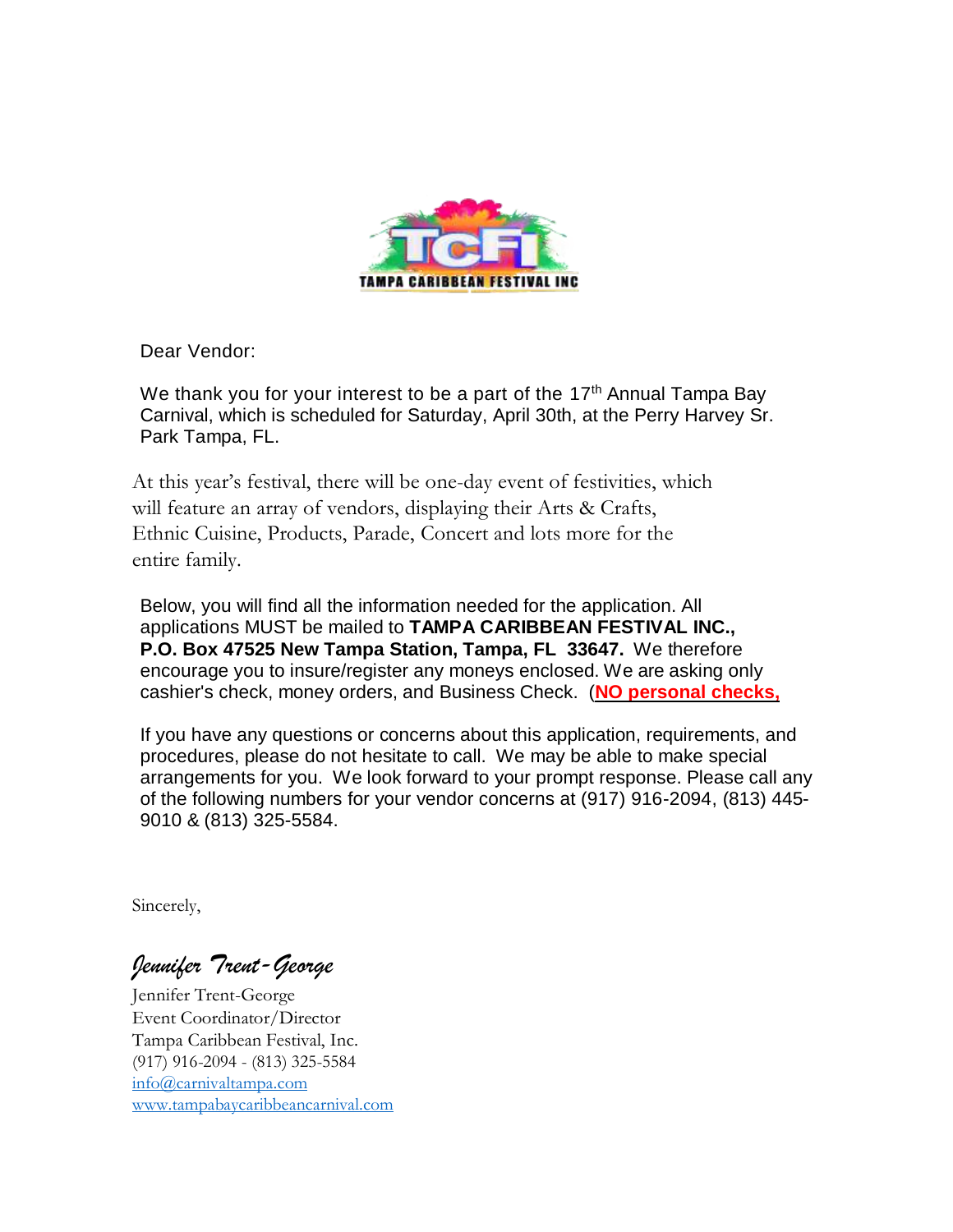

To participate in the 17<sup>th</sup> Annual Tampa Bay Carnival, on April 30<sup>th</sup> 2022, the following items are needed:

- Completed Application form for Vendor's Booth,
- Completed and signed T.C.F.I. Position" (Disclaimer) form
- Ethnic Food vendor's application fee
- □ Craft vendor's application fee.

## **FOOD VENDOR LICENSE AND PERMITS**

### **NOTE: A Deposit is required by December 1, 2021 to secure a space at the event. Application Deadline is April 5, 2022.**

This event presents a unique opportunity for organizations to promote products or raise funds.

Vendors' booths opening times: **Saturday, April 30th from 12:00 PM to 10 PM**

## **RESERVE YOUR VENDOR SPACE (MARK YOUR CHOICE) FOOD, CULTURAL ARTS & CRAFT VENDORS**

\_\_\_ 1- 10x10 Food Vendor Space: \$475.00 \_\_\_ 1- Truck Vendor Spaces: \$700.00 Need more space? \_\_\_ 2- 10x10's vendor Food spaces: \$800.00

\_\_\_ 1- 10x10 Arts & Craft space: \$300. Need more space? \_\_\_2- 10x10 Arts & Craft space: \$500.00

BUSINESS VENDOR \_\_\_ 1- 10x10 Business Vendor space: \$800. Need more space? \_\_\_ 2 10x10 Business vendor spaces: \$1,000.00

Vendor space does NOT include tent or chairs. Vendors are required to bring their own tent, chairs, generators, and items required by the City of Tampa. (See rules and regulations, below). TOTAL COST TO PARTICIPATE \$\_\_\_\_\_\_\_\_\_\_\_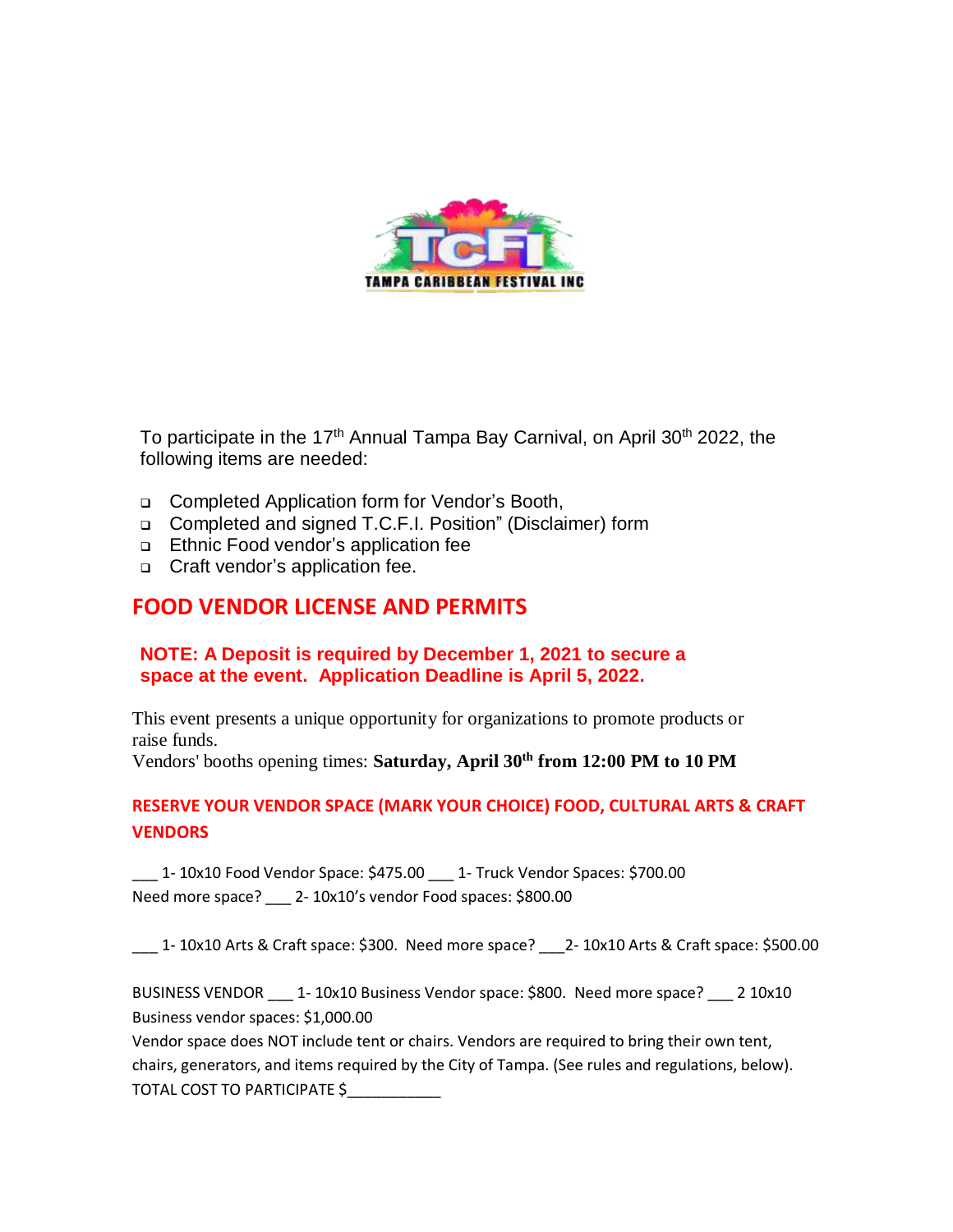## **\*\*\*\*TAMPA BAY CARIBBEAN CARNIVAL is a rain or shine event\*\*\***

#### Payment Method: **Cashier's check, Money Order ONLY (NO EXCEPTIONS!!!!).**

The total number of food booths may be limited to 50% of the total booths. Booth positions/locations will be given on first come, first served basis. Preference will also be given to organizations having Caribbean-oriented products, whether food or other.

Booth sites will measure approximately 10 x 10 feet (no exceptions). Due to space considerations, you must occupy only space officially assigned to you. No exceptions. All food booths must be covered, have flooring and vendors MUST supply ALL items needed for set-up, operation and maintenance of booths. Food vendors must have protective covering/floors to protect park vegetation/flooring.

All vendors will be responsible for their own trash clean-up and proper disposal. All spaces MUST be cleaned to their pre-Carnival condition.

**[Setup will be at 6:30 AM. All material in this package is subject to change].**

Application deadline: Postmarked **by April 5th, 2022**

**Follow all Public Health guidelines. Please review them carefully, especially concerning potentially hazardous foods.**

- **1. It is therefore made clear that under NO circumstances should alcoholic be sold, given away or otherwise distributed at the Carnival. Additionally, drug/alcohol and other offensive paraphernalia will not be allowed by the Vendors. No water shall be sold at the event by the vendors.**
- **2.** All vendors will be responsible for collecting and reporting all Florida Sales Tax, where applicable. Form DR1 from the Dept. of Revenue should be completed before the event. All vendors are responsible for acquiring all necessary permits with the State of Florida and the City of Tampa required by law.
- **3.** Vendors will not be allowed to stroll through the Carnival Village selling any food, drinks or other wares; you will be confined to your selling area. Special positions are not and will not be guaranteed before the dates of the Carnival, unless otherwise specified. Only vendors specifically equipped (and where possible, marked) with mobile selling accommodations (e.g. ice cream truck) will be allowed to sell from automobiles.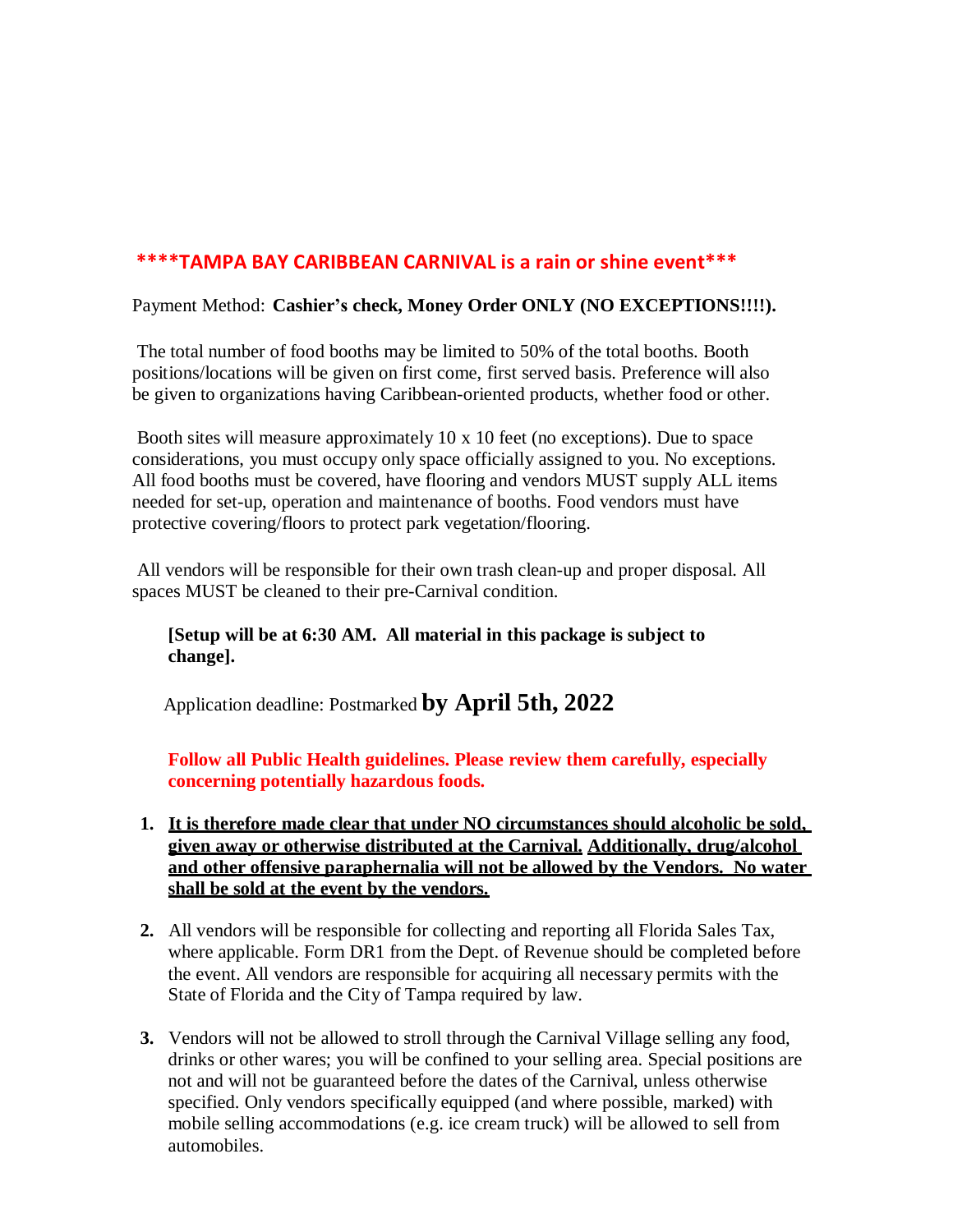- **4.** T.C.F.I. may not be in a position to provide electricity, and therefore urges food vendors to use safe gas or charcoal grills. Individual generators are allowed. REPORT BACK TO US THE FOLLOWING: Electrical Needs: - Please gives A COMPLETE LIST of all electrical equipment to be used and their voltage & wattage. *We may have to provide extra electricity AT COST to you if needs exceed the average*. Please let us know of your needs so that we can plan in advance. Electrician services may be available, but at cost to you. We reserve the right to discontinue any illegal or hazardous electrical connections.
- **5.** Vendors may not sell any items before or after the official opening times of the Carnival Village
- **6. ONLY TAMPA CARIBBEAN FESTIVAL, INC., WILL BE AUTHORIZE TO SELL ALCOHOL**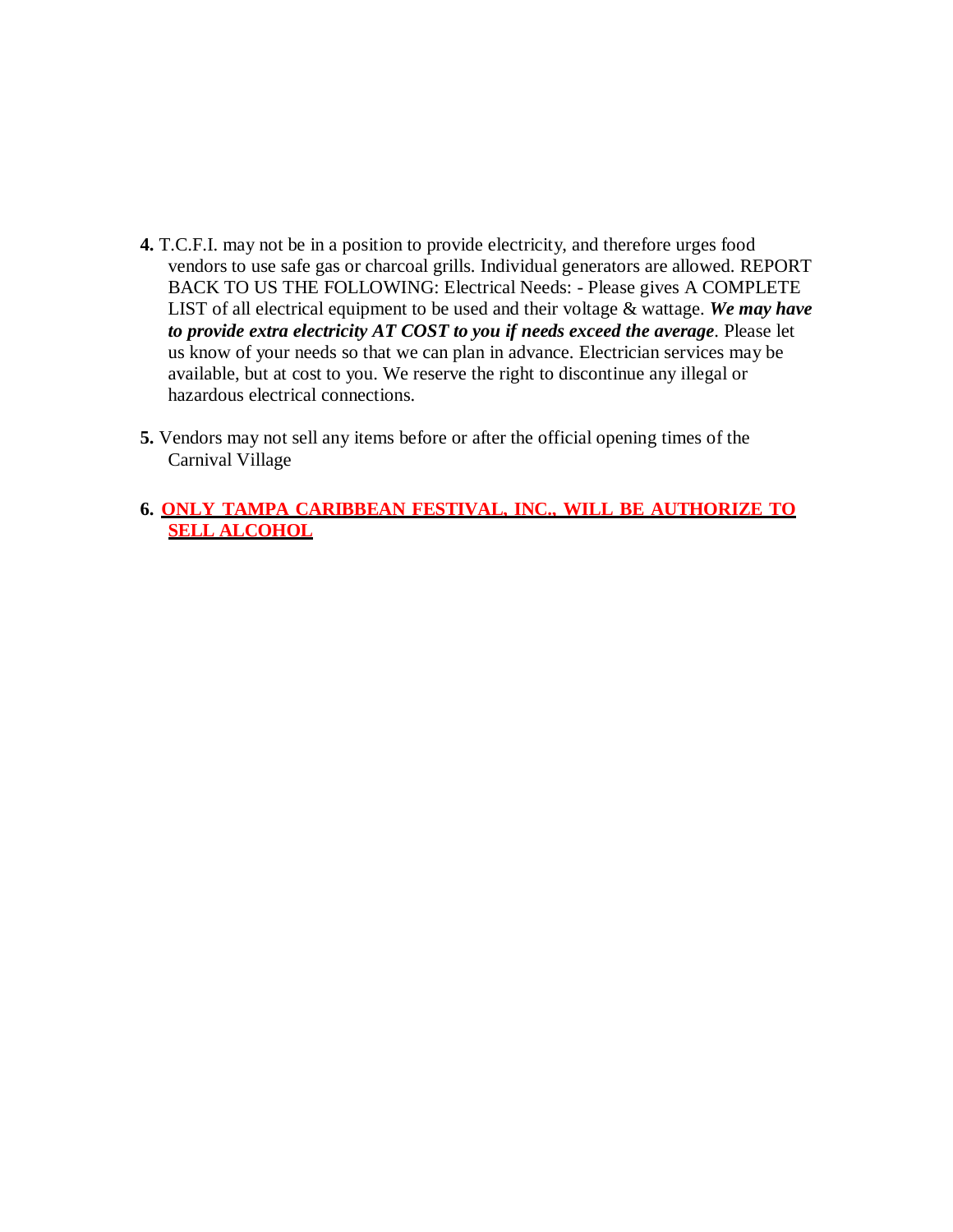

# **GUIDELINES FOR FOOD VENDORS APRIL 30TH 2022**

- **1.** There shall be no smoking by persons preparing, cooking or serving foods.
- **2.** Food booths must always maintain a very neat and clean appearance. T.C.F.I. officials will be periodically inspecting to ensure that these rules are adhered to.
- **3.** All food booths will be required to have a roof.
- **4.** Cooking equipment, such as BBQ grills, deep fryers, etc. that requires outdoor use should stay out of the reach of children and away from pedestrian traffic areas.
- **5.** If running water is not available, provide enough water for cleaning and handwashing purposes, in booths. Refrigerators and freezers must have accurate thermometers. All perishable foods must be refrigerated.
- **6.** Hair restraints must be worn and hands must be kept clean. Disposable gloves are also recommended. We strongly recommend that at least one person (who is not serving or preparing food) be designated to handle all moneys.
- **7.** Condiments shall be in individual packets only.
- **8.** Provide covered containers for garbage and trash. Cardboard boxes are not allowed, and plastic garbage bags are required.
- **9.** Provide ice scoop(s) for handling ice. Provide disposable paper towels or napkins for customer use.
- **10.** Provide fire extinguisher must be properly tagged in each booth that has cooking facilities or booths with a great potential for any fires.
- **11.** All vendors must obtain all necessary permits required by the State of Florida or be subject to pay a fee to a health inspector on the day of the event.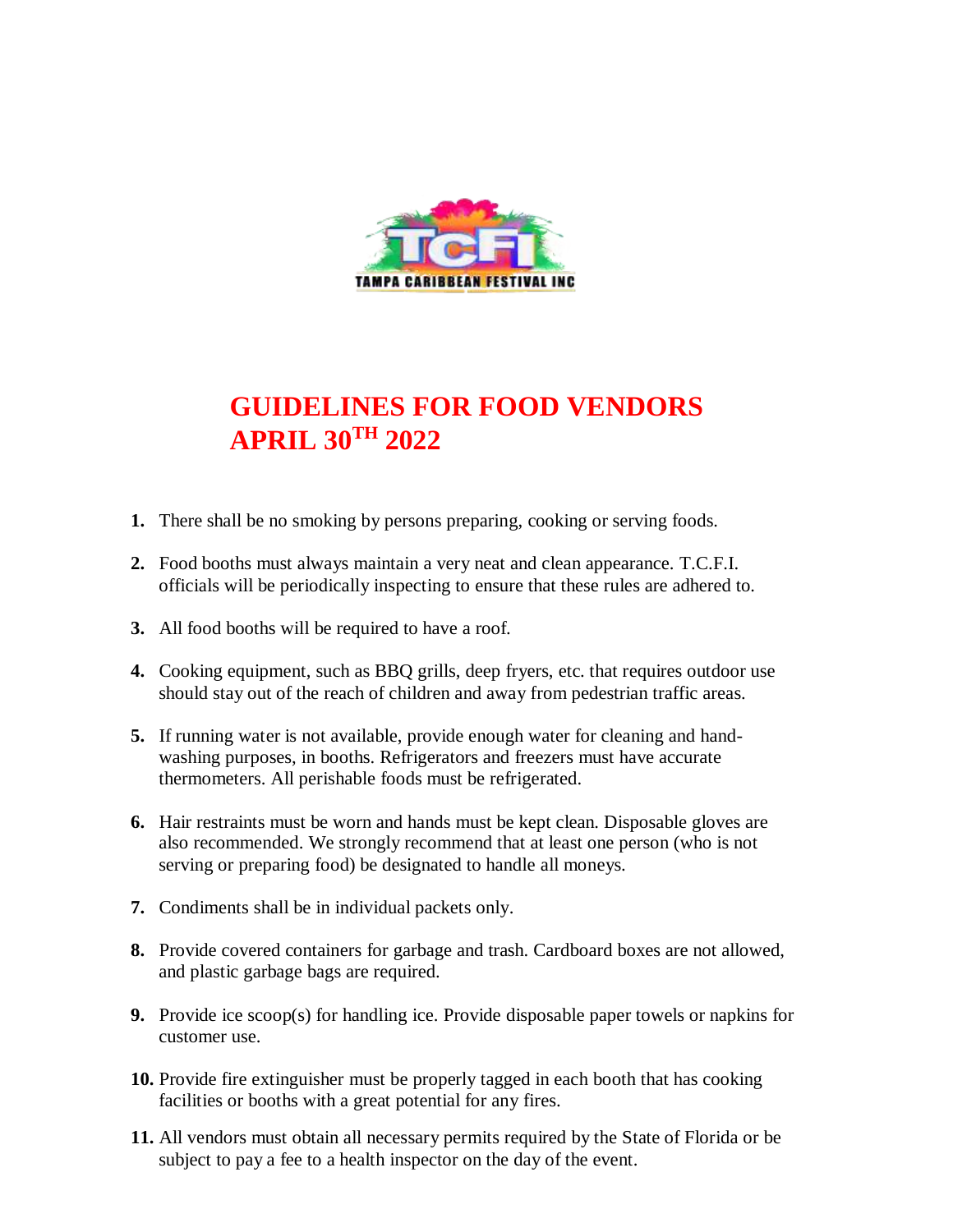

- 1. No staking of tents or any other equipment in the park.
- 2. Everything must be weighed down by sandbags or water ballasts. Weights for tent legs must be at least 40 lbs. each. Weights must be securely attached to canopy roof and canopy leg separately. Ropes and straps should be high quality. Bungee or rubber straps are prohibited Weights must be on the ground and not dangling. Weights and lines must not pose a hazard and be clearly visible. Items that make acceptable weights: 5-gallon bucket full of water, sand, or concrete; 4" PVC pipe at least 36" long filled with concrete; large commercially available tent weights; sandbags or salt bags 40lbs or heavier
- 3. For maximum safety, tents should be secured as soon as they are put up and brought down as soon as weight is removed. Do not leave unsecured tents at any time.
- 4. Tents must be set 3 feet from sidewalk on the lawn.
- 5. Plywood must be placed under any vehicle tires and engine parked on non-load bearing areas in the park.
- 6. All vehicles will need to be out of the park at least one hour prior to event start time
- 7. Class K Fire extinguishers are required for any cooking that causes grease laden vapor.

## **PLEASE POST THESE GUIDELINES IN A HIGHLY VISIBLE AREA ON ALL FOOD BOOTHS**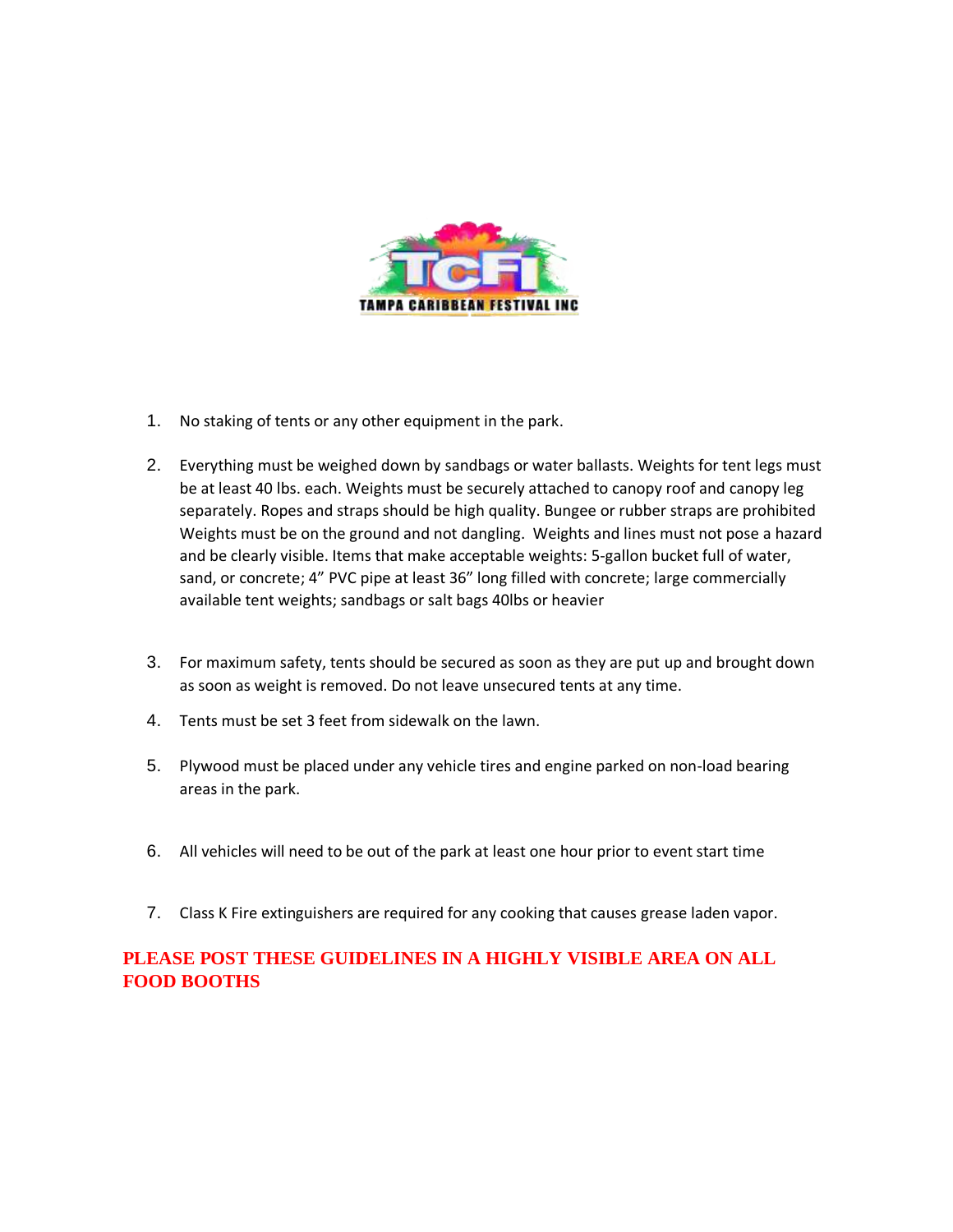

#### **FOOD VENDOR LICENSE AND PERMITS**

ı

Temporary public food service establishments and vendors are required to have the proper licensing. If vendors do not have a permit to sell food and need a license, please contact the Department of Business and Professional Regulation. This website will provide all the information you will need. Please click the area labeled: Restaurants, Take Out, Delivery, Caterers, and Mobile Food Vendors.

Email: <http://www.myfloridalicense.com/DBPR/services-requiring-a-dbpr-license/>

Proof of food vendor license is required with completion of this Vendor Application Form and Agreement. Vendor Application Form and Agreements will not be accepted until proof of complete food vendor licensing is provided with it. **FOOD VENDOR INSPECTION AND VIOLATION**: Please note that if the Health Department inspects any vendor and finds vendor to be in violation of any of the vendor rules and regulations stated herein, that vendor may be asked to shut down and/or imposed to pay a fine. If a vendor is found to be in violation of any of the vendor rules and regulations stated herein, and is asked to shut down, vendor understands and acknowledges that the event promoters will not be held responsible. HEALTH DEPARTMENT INSPECTIONS: The Health Department will be present at the event and will inspect Food Vendors for compliance. Food Vendors are required to email or fax a copy of their Business License and/or permit to:

**[info@carnivaltampa.com](mailto:info@carnivaltampa.com) or FAX to (917) 916-2094** no later than 30 days prior to event.

**ITEMS PROHIBITED AT FESTIVAL:** No person shall bring in to the Festival or possess, set off, or otherwise cause to explode, discharge, or any firecrackers, torpedoes, rockets, cannons, or other fireworks or explosives of or containing flammable material or any substance, compound, mixture, or article which, in conjunction with any other substance or compound, may explode, discharge, or burn. NO GLASS BOTTLES, BEER, WINE OR ALCOHOL AND ABSOLUTELY NO FIREARMS ARE PERMITTED AT "Tampa Caribbean Festival, Inc. No pets and/or animals will not be permitted access to "TAMPA CARIBBEAN FESTIVAL, INC. No skateboards, roller-skates/ inline skates or scooters.

Г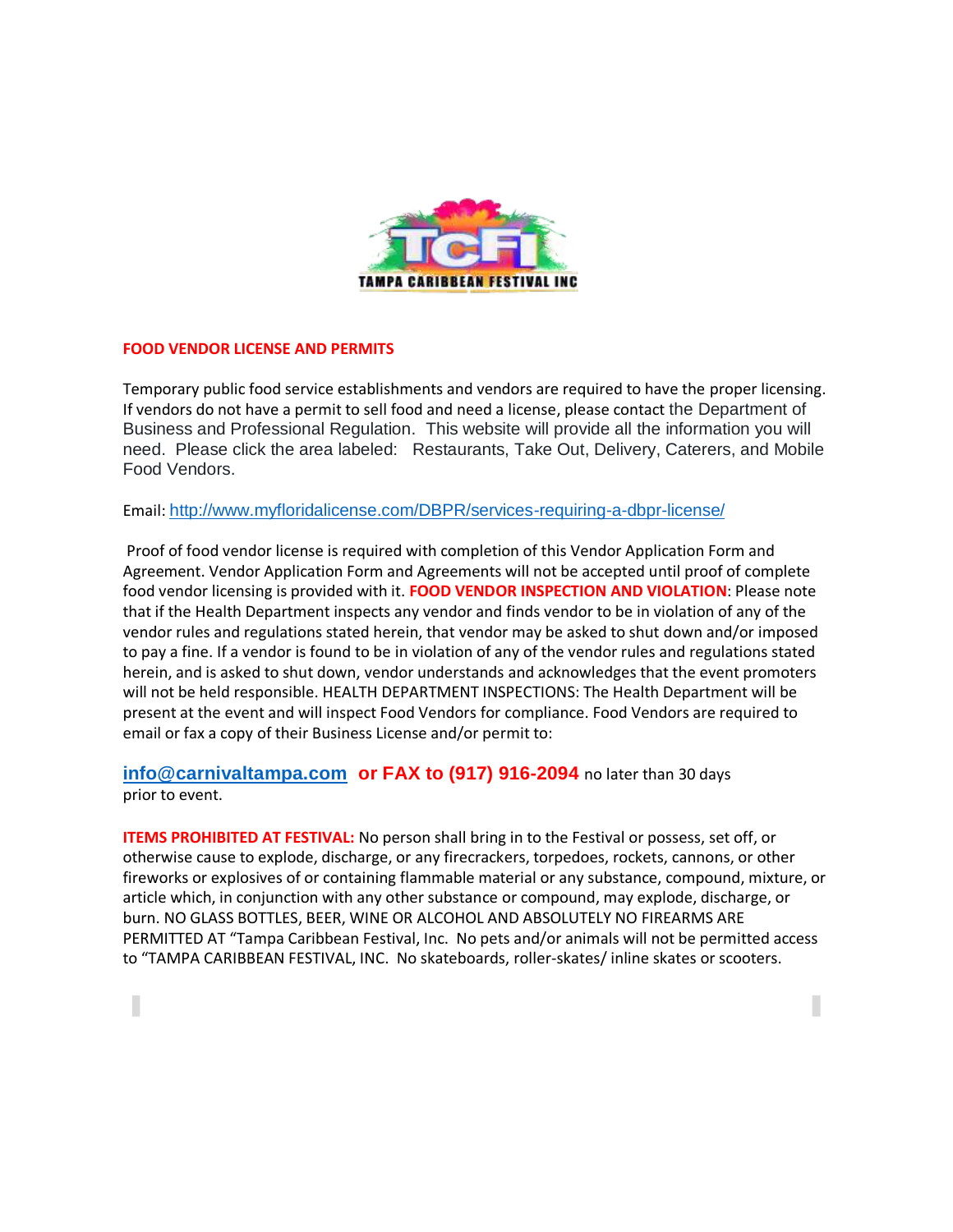

## **TAMPA CARIBBEAN Festival April 30th , 2022**

# **APPLICATION FOR VENDOR'S BOOTH**

| NAME OF ORGANIZATION or INDIVIDUAL         |             |                          |             |
|--------------------------------------------|-------------|--------------------------|-------------|
| <b>MAILING ADDRESS:</b>                    |             |                          |             |
| CITY:                                      |             | STATE:                   | ZIP:        |
| EMAIL:                                     |             |                          |             |
| <b>CONTACT PERSON:</b>                     |             |                          |             |
| <b>MAILING ADDRESS:</b>                    |             | $\overline{\phantom{a}}$ |             |
| STATE:                                     |             | ZIP:                     |             |
| SOC. SEC. $#$                              |             | SEX:                     |             |
| TYPE OF ORGANIZATION:                      |             |                          |             |
| Non-profit                                 | Commercial: |                          | Individual: |
| TYPE OF BOOTH:                             |             |                          |             |
| Food:<br>Ethnic Food and Fresh Juices Only | Crafts:     |                          | Commercial: |
| TELEPHONE NUMBER:                          |             |                          |             |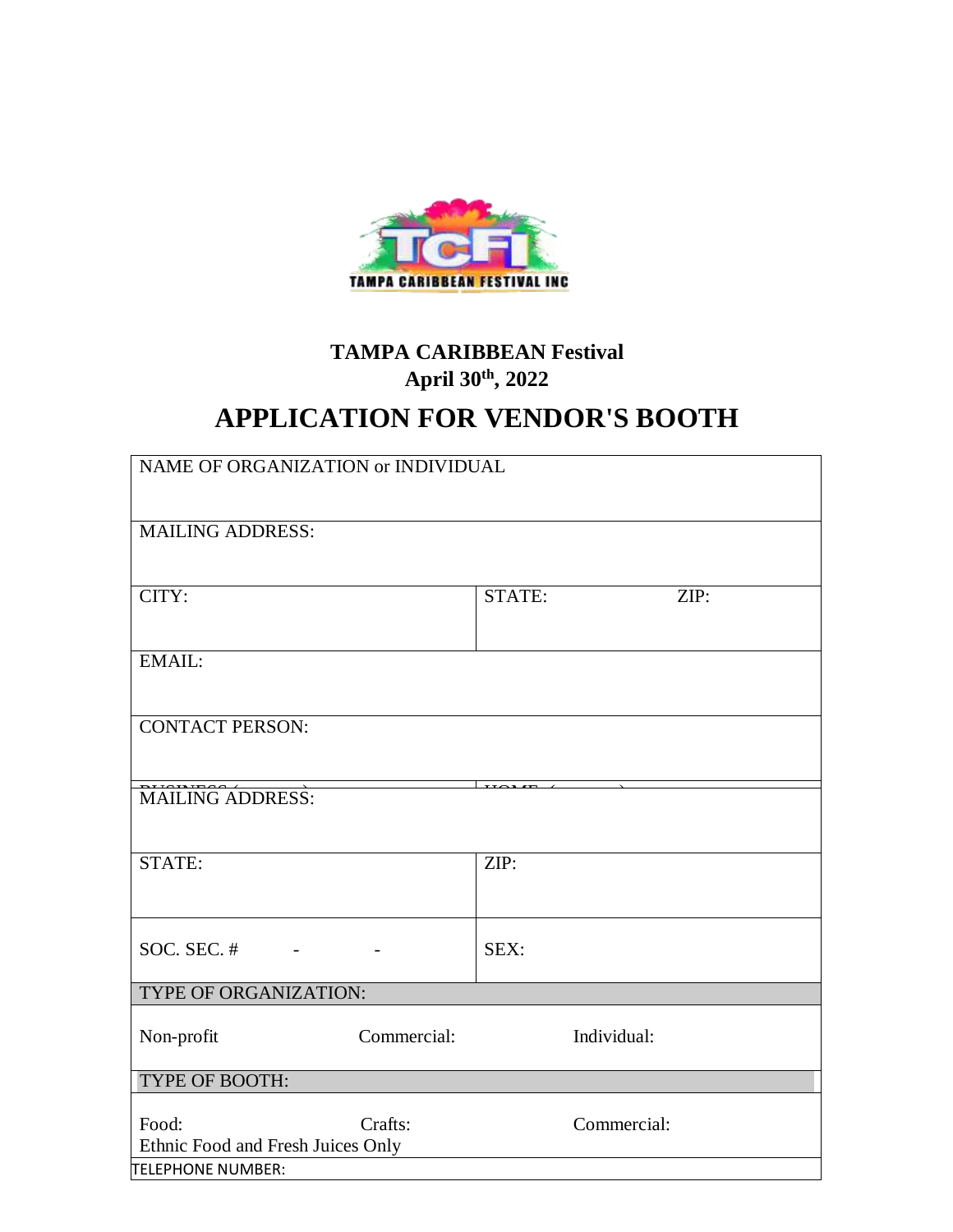

| <b>FEDERAL TAX ID#:</b>                             |
|-----------------------------------------------------|
| NAME OF PRESIDENT/CHAIRPERSON:                      |
| DATE OF INCORPORATION:                              |
| TYPE OF PRODUCT/SERVICE OFFERED:                    |
| HOW DID YOU HEAR OF THIS EVENT:                     |
| IF SO, BY WHOM:<br>ARE YOU BEING SPONSORED?: YES NO |
| <b>ANTICIPATED SALES AMOUNT:</b><br>\$              |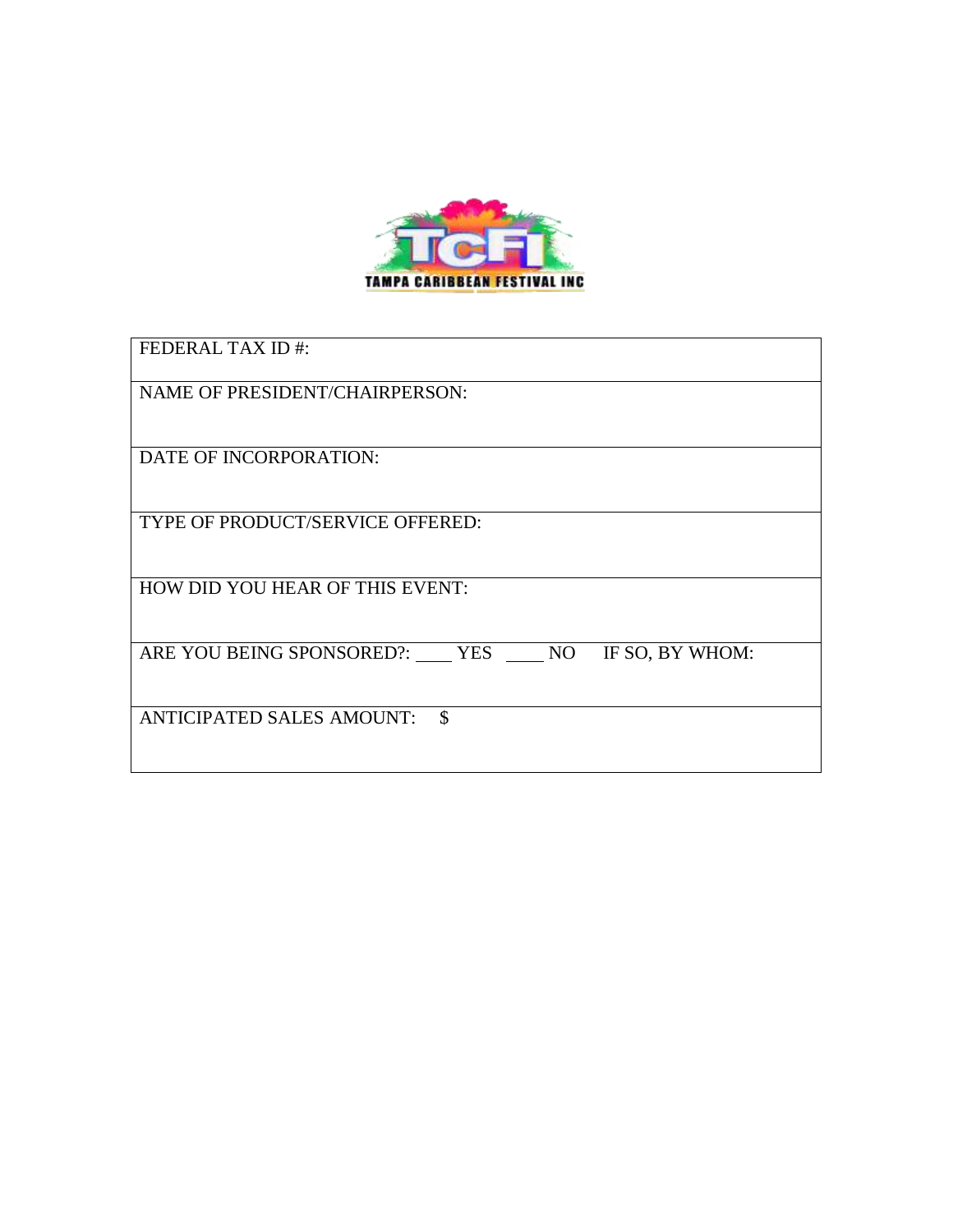

## **T.C.F.I. – DISCLOSURE / LIABILITY POLICY**

TAMPA CARIBBEAN FESTIVAL INC does not and will not provide liability insurance against the protection of persons, vendors, entertainers, merchants, organizations, spectators or others who participate in our event to be held on Saturday April 30t, 2022 at the Perry Harvey Sr. Park, 1000 E Harrison St. Tampa FL 36602

## **LIABILITY DISCLAIMER & RESPONSIBILITY CONTRACT**

| In consideration of participating in the TAMPA BAY CARNIVAL hosted by Tampa       |             |
|-----------------------------------------------------------------------------------|-------------|
| Caribbean Festival, Inc., on April 30, 2022, at the Perry Harvey Sr. Park, Tampa, |             |
| Florida                                                                           | , a duly    |
| Authorized representative of                                                      | , do hereby |

Release and forever hold harmless Tampa Caribbean festival Inc. and all actions, causes of actions, claims and demands for, upon or by reason of any damage, loss or injury, which from hence may be experienced by me or my organization as a result of participating in the Carnival or any events of T.C.F.I. Tampa Caribbean Festival Inc.

T.C.F.I. will not be liable for loss of property, limited or loss of sales and/or performance due to flood, fire, riots, and strikes, shortages of material, order of government, failure of transportation, acts of God/nature or other causes beyond our control. This release extends to, applies to, covers and includes all known, unpredictable, disclosed, unforeseen, unknown, unanticipated and unsuspected injuries, damages, losses and liabilities (including attorney fees and court costs) and the consequences thereof, notwithstanding the consequences of any federal, state, local or territorial law or statute to the contrary. Such provisions are hereby expressly waived. It is further understood and agreed, that my participation or involvement in T.C.F.I. Tampa Caribbean Festival Inc is not to be construed as an admission of liability or the assumption of any responsibility by T.C.F.I. for the personal acts or omissions by me or those of my organization and shall not be a waiver of T.C.F.I. right to enforce any terms, power, right or option in the future.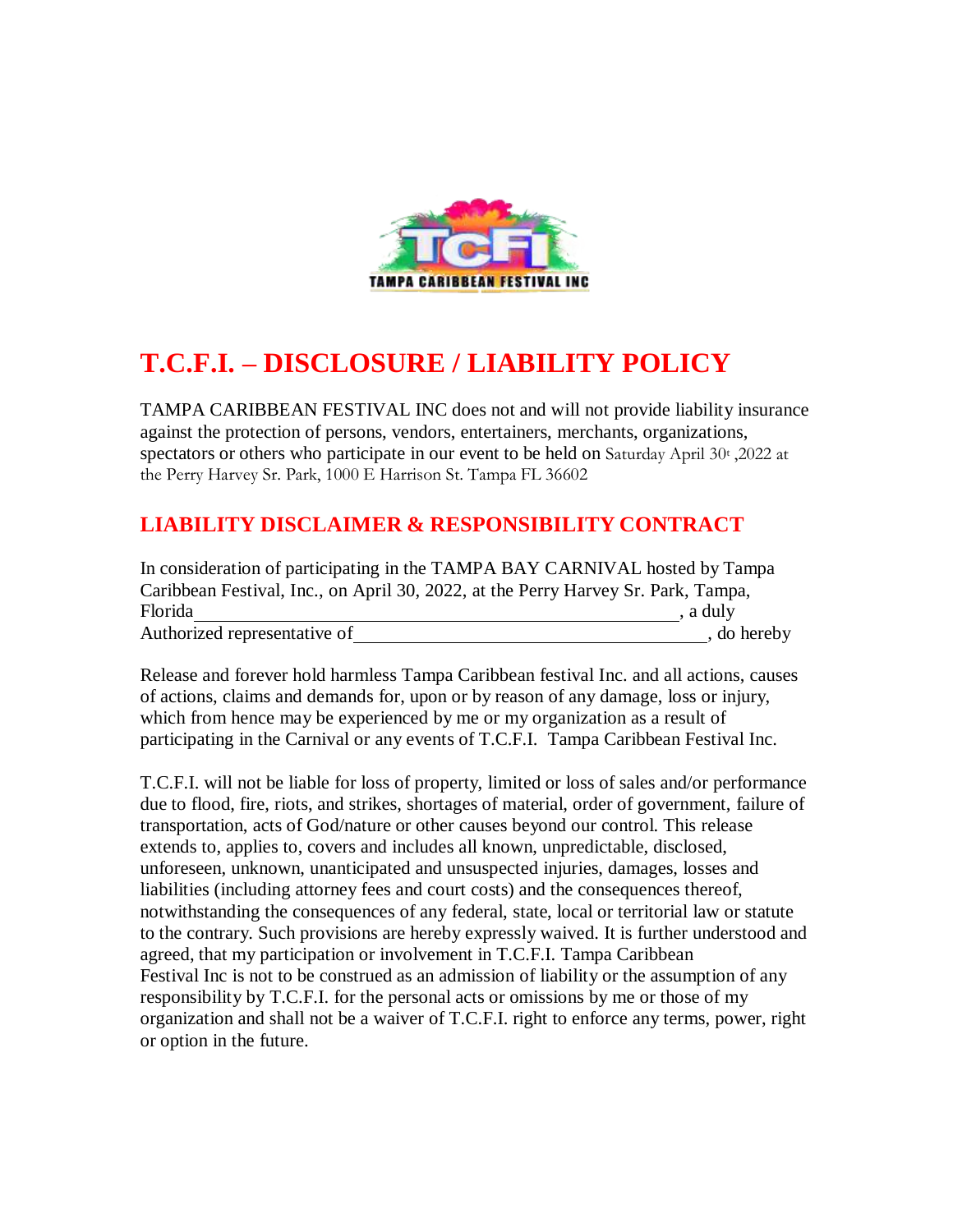ACKNOWLEDGEMENT BY SIGNING BELOW, I GENERAL METAL CONSERVATION (print name) ACKNOWLEDGE THAT I HAVE READ AND UNDERSTOOD AND AGREE TO ALL OF THE TERMS AND CONDITIONS OF THE VENDOR APPLICATION FORM AND AGREEMENT, VENDOR RULES AND REGULATIONS, AND TAMPA BAY PARK RULES AND REGULATIONS, AND THAT FAILURE TO ABIDE BY ANY OF THESE TERMS, CONDITIONS, RULES, AND/OR REGULATIONS SHALL PROHIBIT MY PARTICIPATING IN EVENT. BY SIGNING BELOW, I \_\_\_\_\_\_\_\_\_\_\_\_\_\_\_\_\_\_\_\_\_\_\_\_\_\_\_\_\_\_\_\_\_\_\_ (print name) FURTHER ACKNOWLEDGE THAT I HAVE READ AND UNDERSTOOD AND AGREE TO ALL OF THE TERMS OF THE RELEASE OF LIABILITY AND ASSUMPTION OF RISK AGREEMENT, AND THAT BY SIGNING BELOW, I AM VOLUNTARILY GIVING UP SUBSTANTIAL LEGAL RIGHTS, INCLUDING THE RIGHT TO SUE THE COMPANY.

| Signed: |  |
|---------|--|
|         |  |

| <b>Printed Name:</b> |  |
|----------------------|--|
|                      |  |

| Entity (Company): |  |
|-------------------|--|
|                   |  |

| Title: |
|--------|
|--------|

\_\_\_\_\_\_\_\_\_\_\_\_\_\_\_\_\_\_\_\_\_\_\_\_\_\_\_\_\_\_\_\_\_\_\_\_\_\_\_\_\_\_\_\_\_\_\_\_

Date: \_\_\_\_\_\_\_\_\_\_\_\_\_\_\_\_\_\_\_\_\_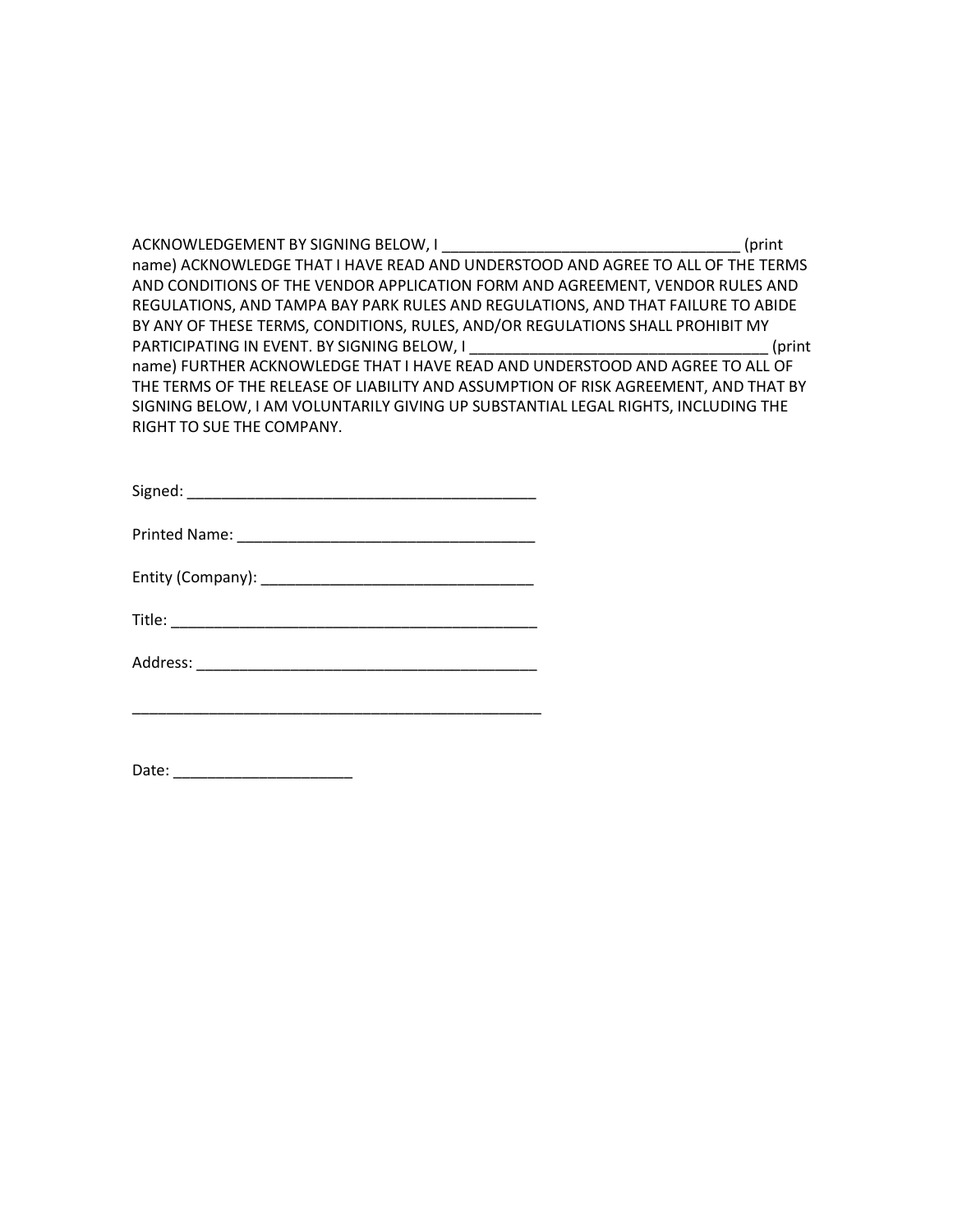#### **You agree to sell only the products pre-approved by "TAMPA CARIBBEAN FESTIVAL, INC.**

By signing below, I acknowledge, and agree, and understand that there is no refund on payments or deposit for my vendor space, without exception. My vendor space is as is, where is, and is without any implied warranties or guarantees or exclusivity, whatsoever, and I have read and understood all the terms and conditions of this vendor application form and agreement, and that I am agreeing to these terms and condition freely and voluntarily. On behalf of my heirs, executor, administrators and assigns to indemnify and hold harmless Tampa Caribbean Festival In., and all members, officers, agents, workers or volunteers of Tampa Caribbean Festival Inc., hold harmless from and against all actions, claims, demands and liabilities, loss damages and expense of whatever kind or nature, including attorney fees, which may at any time be incurred by reason of my participation in Tampa Caribbean Festival, Inc.

Name of Organization Date

Name and Title of Agent Witness

Signature Witness